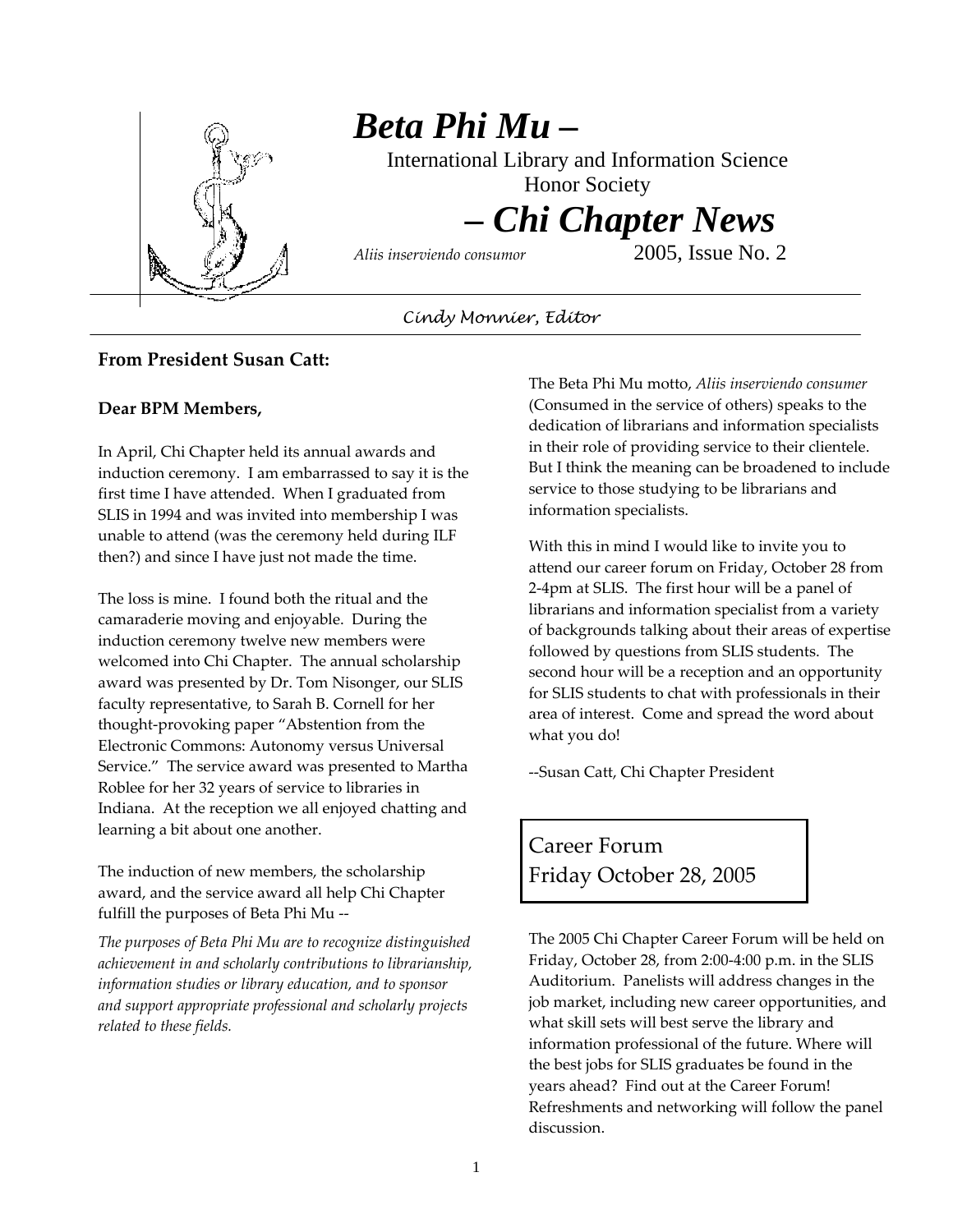#### **Speakers include: Ned Heeger‐Brehm,** Branch Manager The Public Library of Cincinnati and Hamilton County **Susan Mannan,** Director Ivy Tech Community College‐Indianapolis **Catherine Trinkle,** Media Specialist Hickory Elementary, Avon, Indiana **Suzanne Mudge,** Assistant Librarian/Cataloger

Archives of Traditional Music, IU‐Bloomington

## **2005 Chi Chapter Annual Awards/Initiation News**



**Ann Shaffer Jane E. Gastineau** 

#### **Initiation**

The annual Awards/Initiation Meeting was held at the Monroe County History Center on May 25. This was the original Carnegie Library for Monroe County, built in 1918. Twelve new members were initiated into Beta Phi Mu. The Board and current Chi Chapter members would like to extend a warm welcome to our new members:

Christa A. Cummings Linda Judd Jane E. Gastineau Krista Knapp Marybeth Gaudette Jason Price Janice E. Gustaferro Heather Rayl Jennifer Hanson Ann Shaffer Kira Homo Shawn E. Wilson

## **Service Award**

The Chi Chapter Service Award is presented annually to an individual who has made significant contributions to the profession.



President David Ross presents the 2005 BPM Service Award to Martha Roblee

This yearʹs Service Award recipient was Martha Roblee, who recently retired after 32 years of service at the Indiana State Library as Associate Director for Library Development. Martha gave a very interesting talk, and we learned much about the outreach program of this unique library. Library development used to be known as "extension services," and it still functions as an outreach and support system for local library directors and staff throughout the state. This job was about being an "advocate for libraries‐ maintaining a positive outlook in the face of obstacles…" During her tenure, Martha helped bring technology (computers) and eventually Internet access to libraries statewide. Her role was one of being at the center of change, bringing in new projects and grant money, giving advice on library law, and helping managers deal with library trustees. In 1974 the interlibrary loan program was started and the 1980's saw a new mainframe computer, new training programs for library trustees, and library operations standards. In the 1990's Indiana was one of the first states to have a cooperative Internet network, and was the first state to have video over Internet for training. Martha has a BS in Biology from Indiana University and an IU MLS, '72. Former co‐worker Jinny Andis worked with Martha from the late 1980's and gave her remembrances of those years.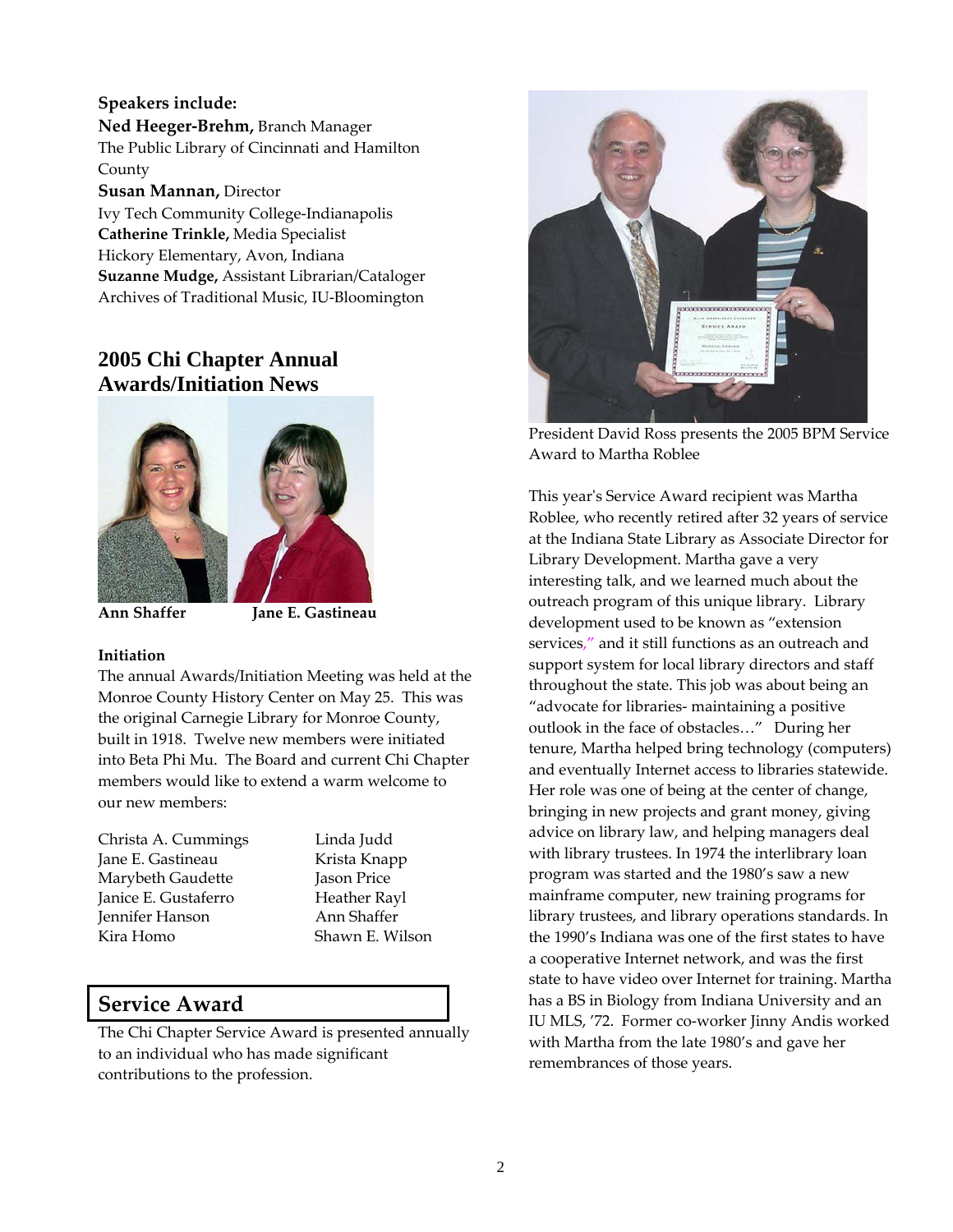## **2005 \$100 Scholarship Awarded to Sarah Cornell**



Sarah Cornell accepts our Scholarship Award from faculty sponsor Dr. Tom Nisonger

Dr. Tom Nisonger presented the 2004‐2005 Student Scholarship Award of \$100 to Sarah B. Cornell for her paper "Abstention from the Electronic Commons: Autonomy versus Universal Service." The nomination was made by Professor Alice Robbin. This paper was written for her L563 class "Information Policies, Economics, and the Law." Dr. Nisonger noted that Sarah's paper received the award because it was "well‐grounded in political theory and synthesized research findings to address a cutting edge topic of considerable importance: people choosing not to use the Internet. She argues people should have the autonomy to choose not to use the Internet. However, society has the responsibility to make sure 'non‐users are not non‐users because they cannot become users' and that non‐users are included in public discourse. The paper was well-written and well-organized." This award was started in the late 1990s by Dr. Steven Harter of the SLIS faculty. Sarah's paper and other past Chi Chapter scholarship papers are available at:

http://bpm.slis.indiana.edu/index.html

## **A word from VP Keith Kuhn**

As president of the SLIS Alumni Board, I'm always impressed by the enthusiasm and commitment of SLIS alumni for both SLIS and for Indiana



(L to R) Members Ginny Richey, Martha Roblee and Penny Mathieson catch up with friends and acquaintances at the Spring Initiation on May 25th

University. The Beta Phi Mu Board is planning to work closely with the SLIS Alumni Board to explore joint program opportunities for SLIS graduates. The SLIS Alumni Board and BPM together have an even larger audience and source of creative ideas for strengthening our network.

One of the ways that we demonstrate our support is by keeping in touch with our classmates and making new friends with fellow alumni, and one of the best ways of doing this is through the SLIS Alumni Association, a society of the Indiana University Alumni Association. Both organizations help alumni stay in touch with each other, provide information about developments within individual schools and the university, and facilitate the continued excellence of SLIS and the university. If you're an alumni member of Chi Chapter, please consider a membership in IUAA as well—it's a great way to stay engaged with the university and ensure its ongoing success.

You can learn more about IUAA at http://www.alumni.indiana.edu

# **2005 Chi Chapter Scholarship Deadline – February 16 2006**

The deadline for submissions for the 2005‐2006 Chi Chapter Student Scholarship Award (\$100) is February 16, 2006. For more information on our Student Scholarship Award, check our website at: http://bpm.slis.indiana.edu/index.html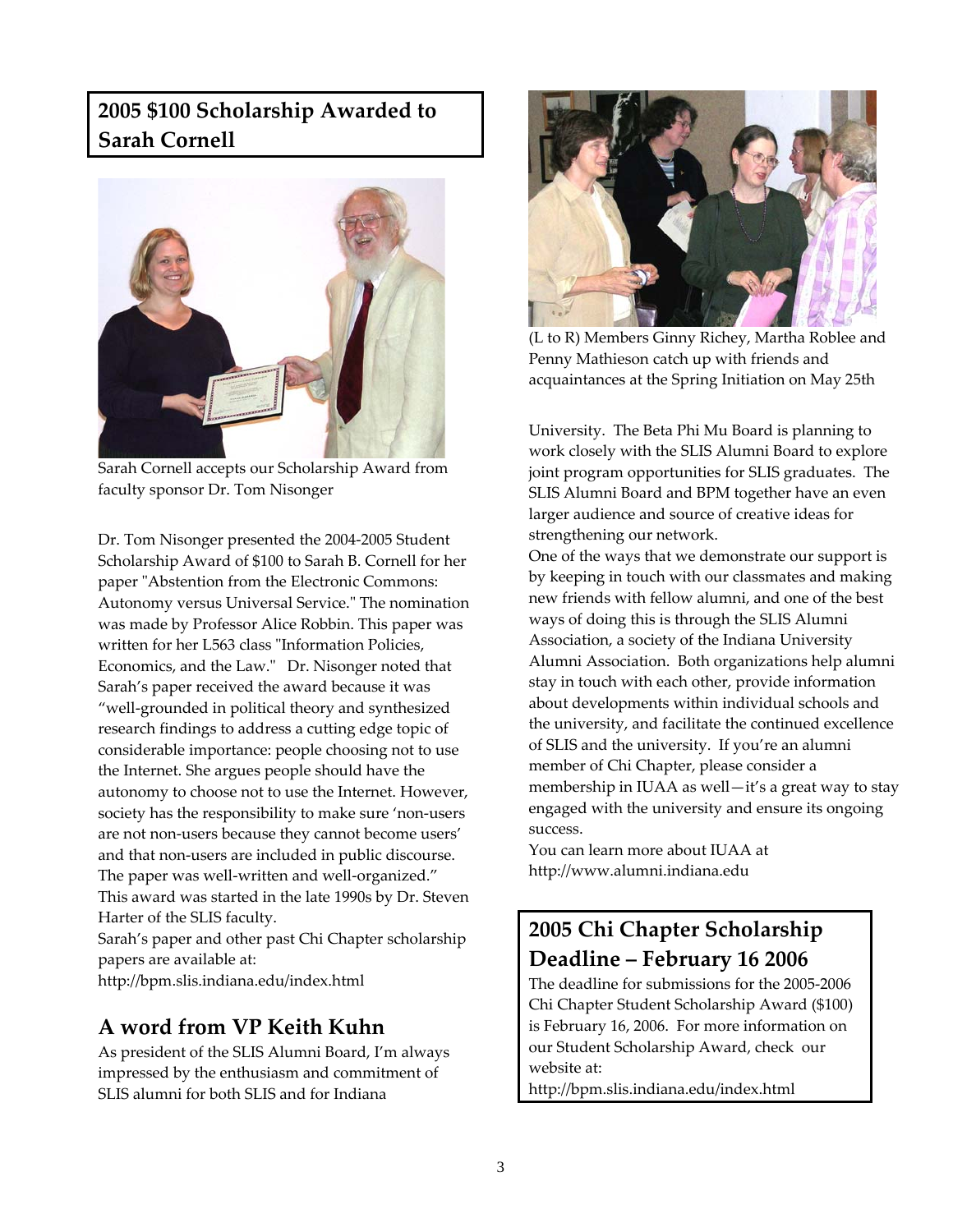### **Chi Chapter Board Positions**

If you would be interested in serving on next year's Executive Board of Chi Chapter (May 2006‐ April 2007) , please contact Keith Kuhn, Chi Chapter Vice President KeithKuhn@cincinnatilibrary.org

## **2004‐2005 Dues**

Steve Backs, Treasurer reported a balance of \$1,029.92 as of 4/30/04.

If you are an initiated member of Beta Phi Mu and are interested in joining Chi Chapter or renewing your current membership, you may pay your dues (\$10.00) at any Chi Chapter event or send a check at any time to:

#### **Steve Backs c/o Chi Chapter**

Monroe County Public Library 303 E. Kirkwood Avenue Bloomington, IN 47408

#### **Change of Address**

Address changes may be sent to Chi chapter, Steve Backs, or by using the Chi website at: http://bpm.slis.indiana.edu/index.html

In addition, change of address notification should be sent to the National Society at Beta Phi Mu, School of Information Studies, Florida State University, Tallahassee, FL 32306

## **BPM National Scholarships**

Five separate scholarship opportunities are available from the national society for 2006. Application may be made from Nov 15, 2005 through March 15, 2006. Complete information is available at http://www.beta‐phi‐mu.org/scholarships.html

Mail all applications to Beta Phi Mu, School of Information Studies, Florida State University, Tallahassee, FL 32306‐2100.

**Frank B. Sessa ‐ Continuing Education \$ 1,250** This scholarship is awarded to Beta Phi Mu members to increase their professional skills through

additional study or attendance at a formal program or workshop.

**Harold Lancour ‐Foreign Study \$ 1,500** This scholarship is awarded to librarians or library/information studies school students to survey foreign libraries or programs, attend a foreign library school, and/or to do research in a foreign country..

### **Doctoral Dissertation \$ 2,000**

For doctoral students who have completed their course work, this scholarship offers funding to complete the degree.

**Eugene Garfield Doctoral Dissertation Fellowship \$ 3,000**

Six of these fellowships will be awarded each year. This fellowship is awarded to library and information science doctoral students who are working on their dissertations.

## **Spring Beta Phi Mu Career Extravaganza**

The inaugural **Career Extravaganza**, co‐sponsored by SLIS and Beta Phi Mu, was held this past Spring, on Friday, April 1, at the IU Memorial Union, and we are tentatively planning on a repeat performance this coming Spring, also in Bloomington. This afternoon event was a chance for current SLIS grads to lend a hand to current SLIS students in the areas of interviewing skills and cover letters. There were about eight alumni from Indiana, Ohio, and Illinois and about 25 students in attendance. We had a nice lunch at the Union, using the Tudor room buffet, followed by a talk on the outlook for library jobs and information careers by Joel Berger, of C Berger Group of Chicago. Joel's company places temporary and permanent librarians with companies in the Midwest. Joel was optimistic about "alternative" information careers, less so about public librarianship.

After lunch we broke up into three groups‐‐ Academic, Public and Special libraries‐‐and then practiced interview questions in a round‐robin fashion, with alumni posing questions and students practicing their answers. Then we worked on cover letters. Alumni brought examples (both good and less‐good) to share with students. The BPM board and SLIS Executive Associate Dean Dr. Deborah (Ralf)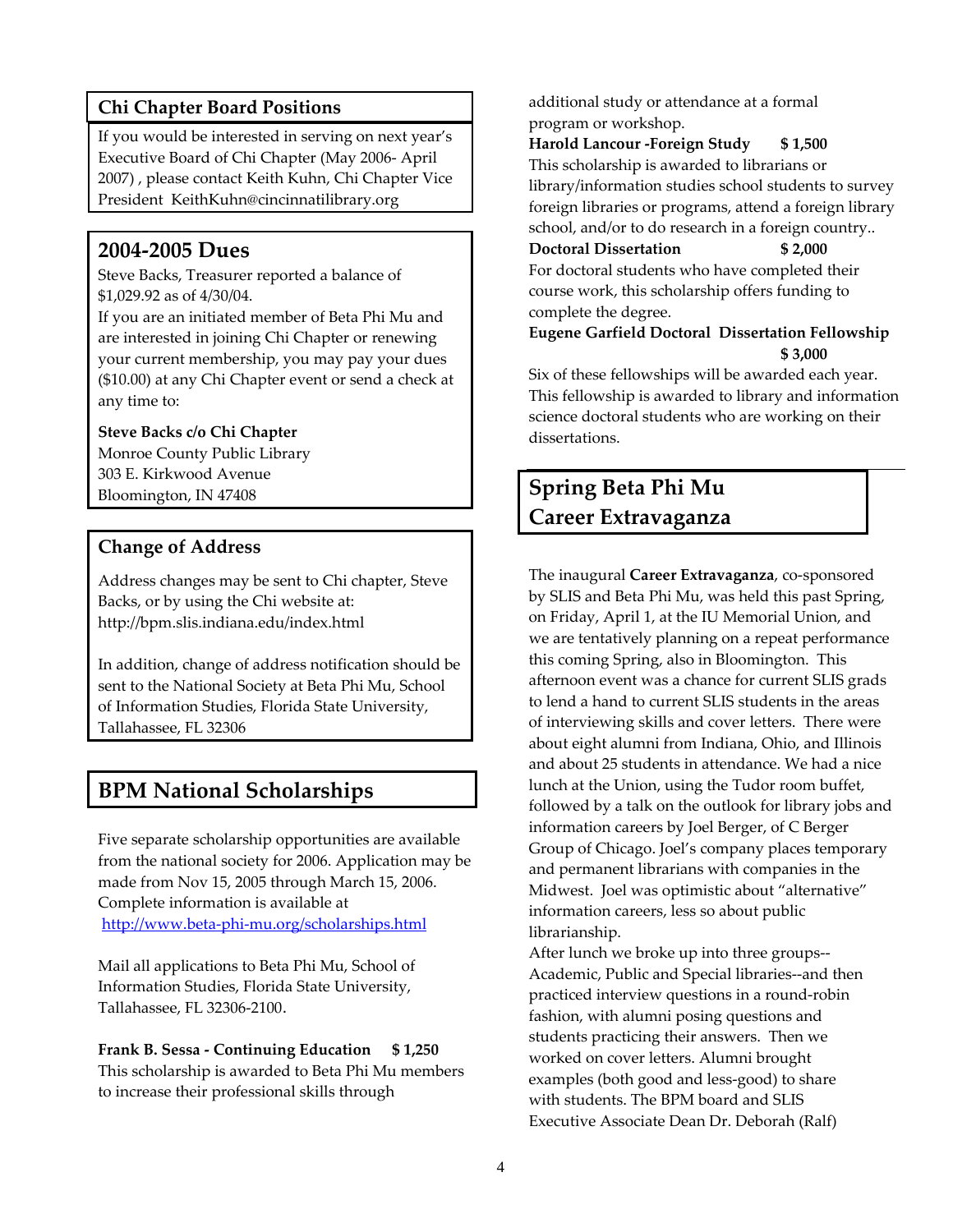Shaw are planning our second annual Extravaganza, tentatively scheduled for April 7, 2006. We would like to increase student (and alumni) participation, and plan on a more simplified schedule without lunch to encourage students to participate. The Career event is a complement to the BPM Career Forum, held in the Fall, as well as the Indiana Special Libraries Association "Round Robin Resume Review," usually held around February. This event has been very popular with students and allows them to show their resumes to friendly folks who can give them suggestions and talk about career goals as well. Think about being a part of BPM's Career Extravaganza, tentatively scheduled for Friday, April 7, 2006. It is a great excuse to visit campus as well as see old friends from library school and catch up with them!

Most participants felt this experience was very worthwhile. As one of the organizers, I really appreciated the SLIS alumni who stepped up to help the newcomers learn the ropes. A special "Thank You" goes out to:

**Bev Martin**, Johnson County Public Library; **Ken Cutshall**, Proctor & Gamble, chemistry library; **Sarah Geis**, Indiana Grantmakers Alliance; **Rick Provine**, DePauw University, Associate CIO for Library Information Services; **Matt Gullett**, IT Services Librarian, Bloomington Library, Bloomington, IL; **Matt Paris**, Southern Illinois University, Edwardsville;

**Cindy Monnier**, Indiana Chamber of Commerce, Indianapolis.

Also special thanks to **Fawn Blackwell**, SLIS student assistant, for her great skill and follow‐through with arrangements.

## **Treasurer's Report**

Treasurer **Steve Backs** reported at our annual meeting that our balance as of May 25, 2005, was \$1,167.75.

## **Officers: Beta Phi Mu Chi Chapter Executive Board 2005‐2006**

| President:                               | <b>Sue Catt</b>                 |
|------------------------------------------|---------------------------------|
|                                          | scatt@ivytech.edu               |
| Vice-President:Keith Kuhn                |                                 |
|                                          | KeithKuhn@cincinnatilibrary.org |
| Treasurer:                               | <b>Steve Backs</b>              |
|                                          | sbacks@monroe.lib.in.us         |
| <b>Secretary &amp; Newsletter Editor</b> |                                 |
|                                          | <b>Cindy Monnier</b>            |
|                                          | cmonnier@indianachamber.com     |
| <b>Membership Coordinator:</b>           |                                 |
|                                          | <b>Erika Dowell</b>             |
|                                          | edowell@indiana.edu             |
| At Large:                                | <b>Denise Shockley</b>          |
|                                          | shockley@bloomington.in.us      |
| At Large:                                | <b>Ginny Richey</b>             |
|                                          | ginnyrichey@yahoo.com           |
| Past President:                          | David Ross                      |
|                                          | dbross@scican.net               |
| <b>Faculty Sponsor: Tom Nisonger</b>     |                                 |
|                                          | nisonge@indiana.edu             |